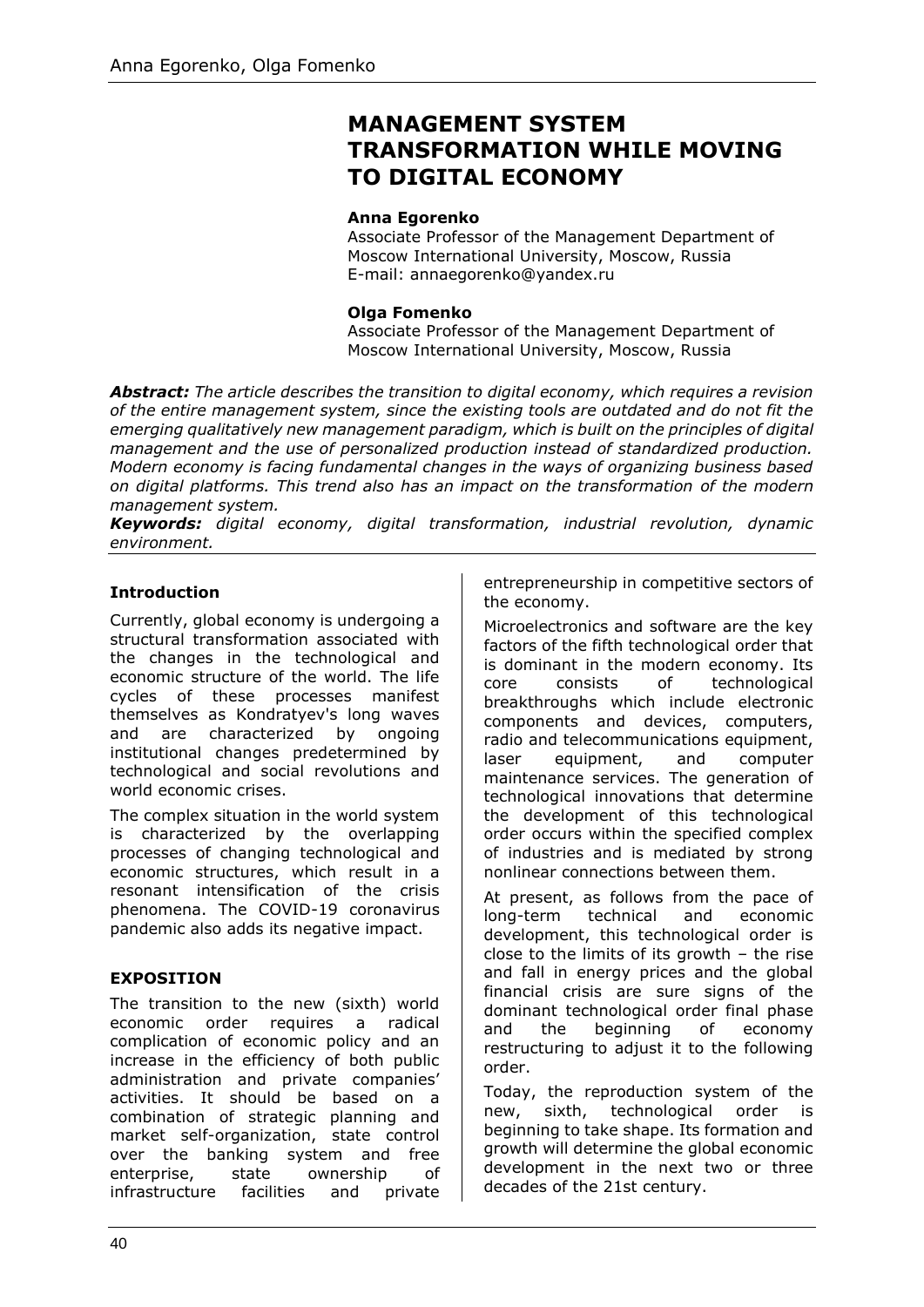The transition to the sixth technological order will be marked by developing nanotechnology, transforming substances and designing new material objects, as well as introducing cellular technologies for changing living organisms, including the methods of genetic engineering. The core of the sixth technological order will also be based on the electronics industry, information technology and software.

At the moment, the key directions of its development have been formed: biotechnology based on the achievements of molecular biology and genetic engineering, nanotechnology, artificial intelligence systems, global information networks and integrated high-speed transport systems. It can be assumed that flexible production automation, space technologies, the production of structural materials with predetermined properties, the nuclear industry, and air transportation will receive further development.

It is also possible to predict with a certain degree of confidence that there will be an even greater intellectualization of production, a transition to a continuous innovation process in most industries and lifelong education in most professions. Therefore, the transition from a "consumer society" to an "intellectual society" will be completed. The new society's requirements for the quality of life and the comfort of the living environment will be of paramount importance. The ecological component will be seriously taken into account.

However, for the transition to the digital economy to occur, there should be a combination of several technologies that change the functionality of enterprises.

The management system also requires drastic changes. Computer-aided design systems are being actively developed. Together with marketing tools and forecasting technologies, they make it possible to move to automated management of the entire product life cycle on the basis of CALS technologies, which are becoming the dominant culture for managing the development of CALS production. Most industrialized countries resort to CALS (Continuous Acquisition and Life-Cycle Support) – the concept of using a single information space (the socalled externally integrated information environment) on the basis of international standards for uniform information interaction of all the participants of the product life cycle: developers, consumers, suppliers, operating and maintenance personnel.

CALS-technologies are intended to serve as a tool for integrating industrial automated systems into a single multifunctional system. The purpose of the integration of automated design and control systems is to increase the efficiency of developing and using complex equipment.

The efficiency increase can be seen in the following aspects:

1. The quality of products is improved as more information is taken into account while planning and making management decisions. Thus, the validity of decisions made in the automated enterprise management system will be higher if the managers and the corresponding programs of the automated enterprise management system have online access not only to the automated management system database, but also to the databases of other automated systems (computer-aided design systems, and automated systems for technological preparation of production). This complex approach enables managers to maximally optimize work plans, the content of applications, the distribution of duties, the allocation of finance, etc.

It should be noted that online access is not just the ability to read data from the database, but also the possibility to interpret information correctly, which means that all the data should comply with the protocols adopted in the automated control system. The same applies to other systems. For example, technological subsystems must necessarily perceive and correctly interpret data coming from computer-aided design subsystems. However, there can be certain difficulties associated with the fact that the main enterprise and related organizations work with different automated systems.

2. With automated systems products are designed and manufactured in less time and at a lower cost. The use of CALS technologies can significantly reduce the scope of designers' work, since the databases of network servers store the descriptions of previously completed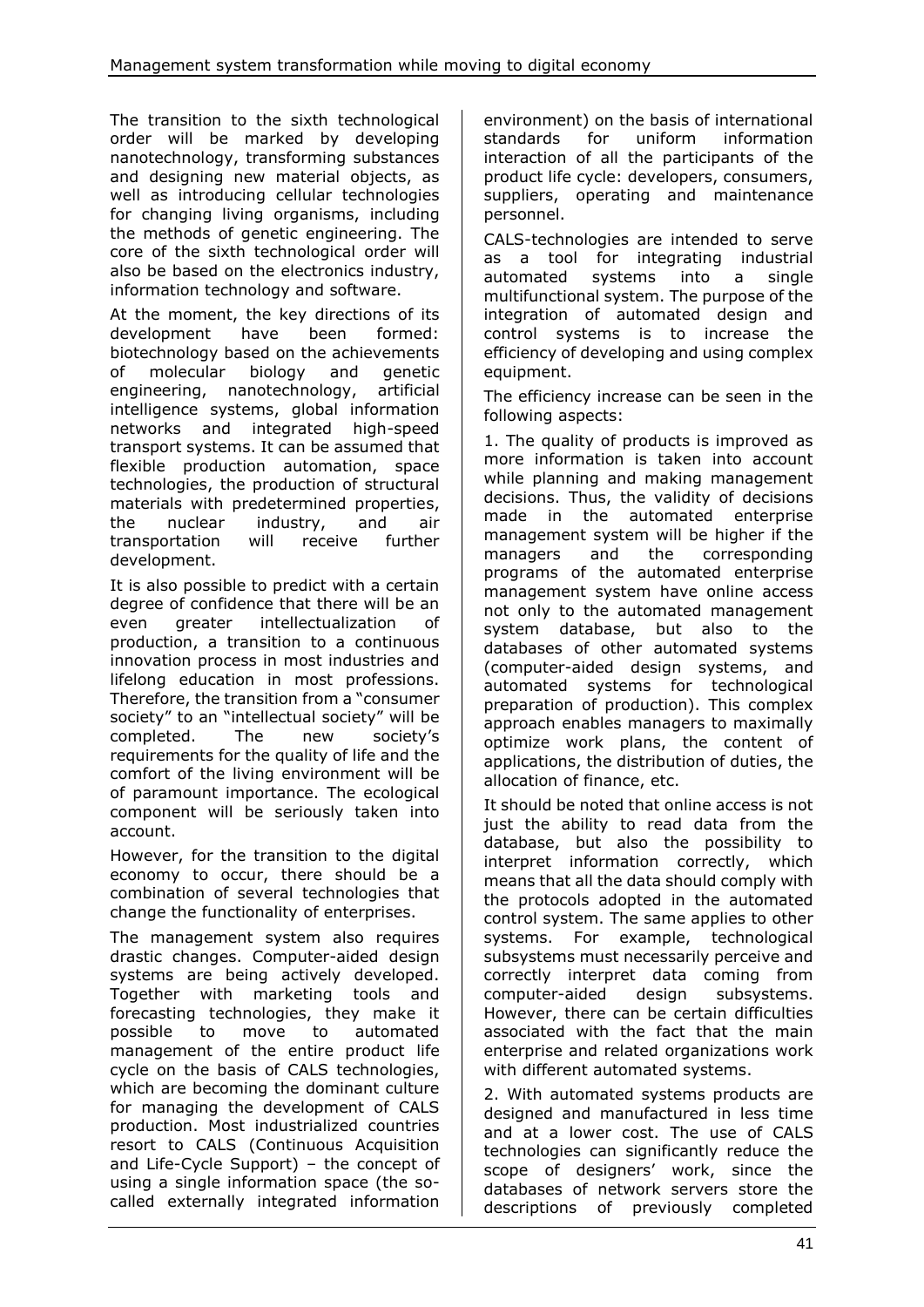successful designs of spare parts, devices, equipment components, machines and systems. These descriptions are available to any user of the CALS technology. Accessibility is also ensured by the consistency of formats, methods, guidelines in different parts of the overall integrated system. In addition, there appears a greater scope for enterprise specializations, including virtual enterprise creation, which also contributes to costs reduction.

3. Operating costs are significantly reduced due to implementing integrated logistics support functions. The solution of problems of maintainability, integration of products into various systems and environments, adaptation to changing operating conditions is greatly facilitated. These benefits of data integration are achieved by using modern CALS technologies.

In connection with such revolutionary changes in both business and management, the requirements for managers are beginning to change – it can be said that vast digitalization of management is happening.

Companies are beginning to form a need for a CDO (Chief Data Officer) manager – a digital technologies director, a top manager who is responsible for the digital transformation of the company. The main function of a CDO manager is to make the company's digital transformation strategy a necessary element of management, which will serve as the foundation for all the other divisions.

 The responsibilities of a digital top manager are different from those of the company's executive. Here they are in more detail:

1. Developing a monetization strategy for digital markets: a CDO manager is supposed to be well aware of customer needs in order to determine which products and services will be in demand not only at the moment, but also in the foreseeable future.

2. Preparing a long-term innovation strategy: to do this, it is important to understand the nuances of new markets, follow the trends, but at the same time look for solutions outside the usual framework. One of the key skills of CDOs is creativity and out-of-the-box thinking.

3. Developing a new corporate culture with a focus on transformation: the manager should be respected by the team, constantly interact with specialists, develop teamwork skills and staff cohesion. It is necessary to overcome employees' resistance to change by creating a team and including the most active people in it. A CDO must work hard on team cohesion and help employees overcome their resistance to change.

4. Improving efficiency mostly through automation and integration of big data. In the digital economy companies' success greatly depends on how effectively and efficiently they accept, process, use and store information.

## **CONCLUSION**

Thus, the following conclusions can be made:

Currently, there is a transition to digital economy or the sixth technological order happening. Changes are already noticeable in such industries as biotechnology, nanotechnology, artificial intelligence systems, global information networks and integrated high-speed transport systems.

Flexible automation of production is being actively developed. The new working methods require a qualitatively new management system, the so-called digital management based on the use of CALS technologies. Also, there is a growing need for CDO (Chief Data Officer) managers – digital directors responsible for the digital transformation of a company. People occupying such a position are supposed to have qualitatively new digital skills in company management.